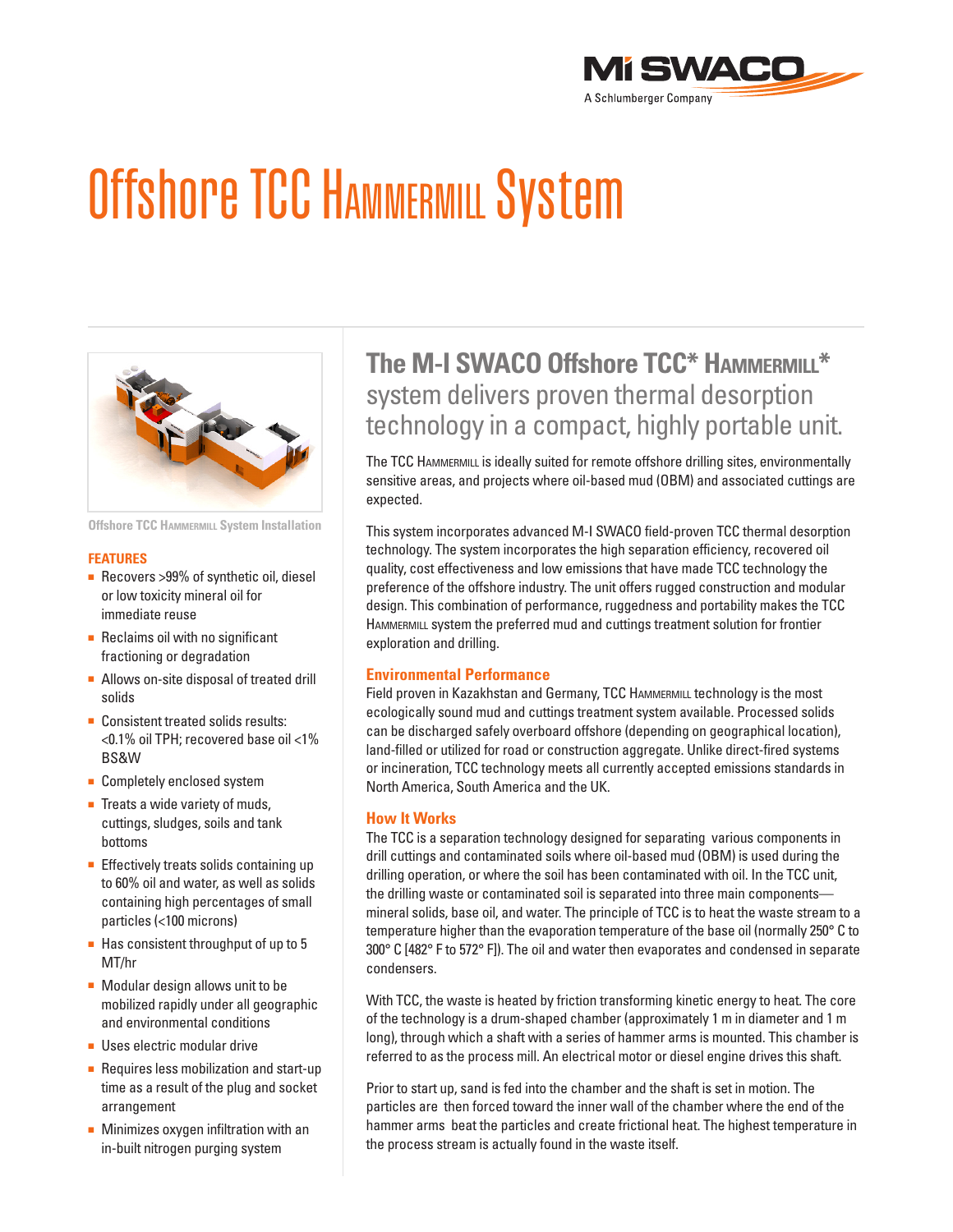- Provides durability and extended life from hard-faced hammers
- Energy efficient, using electric drives and air-actuated valves with air from the CLEANCUT system

# **Advantages**

- Cost savings from high oil and diesel recovery rate
- Environmentally sound, onsite disposal of treated drill solids
- Elimination of expensive, offsite transport and disposal
- Reduced mobilization costs and rig-up time
- Flexibility to adapt to rapidly changing site conditions with minimal downtime
- High storage throughput
- Safe operation
- Field-proven performance
- Safe and controllable process temperatures
- No drill cuttings exposed to the environment
- Uninterrupted drilling rates
- Hard wearing hammers
- Automatically PLC controlled for minimal manual intervention
- Rated for Zone 2 Use
- DNV 2-7.3 rated containers

## **Combined CleanCut & TCC Hammermill Features**

- Pneumatic transfer with CLEANCUT for distances of 500 m (1,640 ft)
- Total containment
- Minimal crane lifts
- No additional manpower requirements
- **CLEANCUT and TCC VAPORMILL PLC**controlled reducing manpower requirements

When the temperature is high enough, the waste is fed into the chamber. The liquids in the waste evaporate immediately and after a few seconds leave the chamber as vapors, which are condensed in separate tanks for water and oil. New waste is continuously fed in as the temperature rises, while dried solids are fed out when the load on the motor increases to its set point. The process is controlled by a fully automatic programmed logic control (PLC) system.

The highly commercial base oil is under the influence of high temperature for only a few seconds, thereby resulting in output oil of very high quality that can be re-used in new OBM.

# **Specifications**

Feed: M-I SWACO CLEANCUT\* system, M-I SWACO vacuum system for skips.

## **Performance Record**

| <b>Performance</b>                          | <b>Specifications</b> | <b>Best Recorded</b> |
|---------------------------------------------|-----------------------|----------------------|
| Oil- on-cuttings (TPH)                      | $< 1\%$               | $0.0001\%$           |
| Flash-point reduction of recovered oil (oC) | $\rm{< 5}$            | 0                    |
| Solids in recovered oil (ppm)               | < 1000                | < 20                 |
| Water in recovered oil (%)                  | < 1                   | < 0.5                |
| Oil in recovered water (ppm)                | < 1000                | < 50                 |

## **Summary**

The TCC Hammermill unit is now specifically designed for offshore use, capable of being installed in the space that would have been used for the skips to collect and transport cuttings to shore. Through the integration of the proven CLEANCUT cuttings transfer and storage technology with an M-I SWACO Thermo mechanical Cuttings Cleaner (TCC) modular design, we provide the total solution for the treatment and disposal of drill cuttings in an offshore environment.